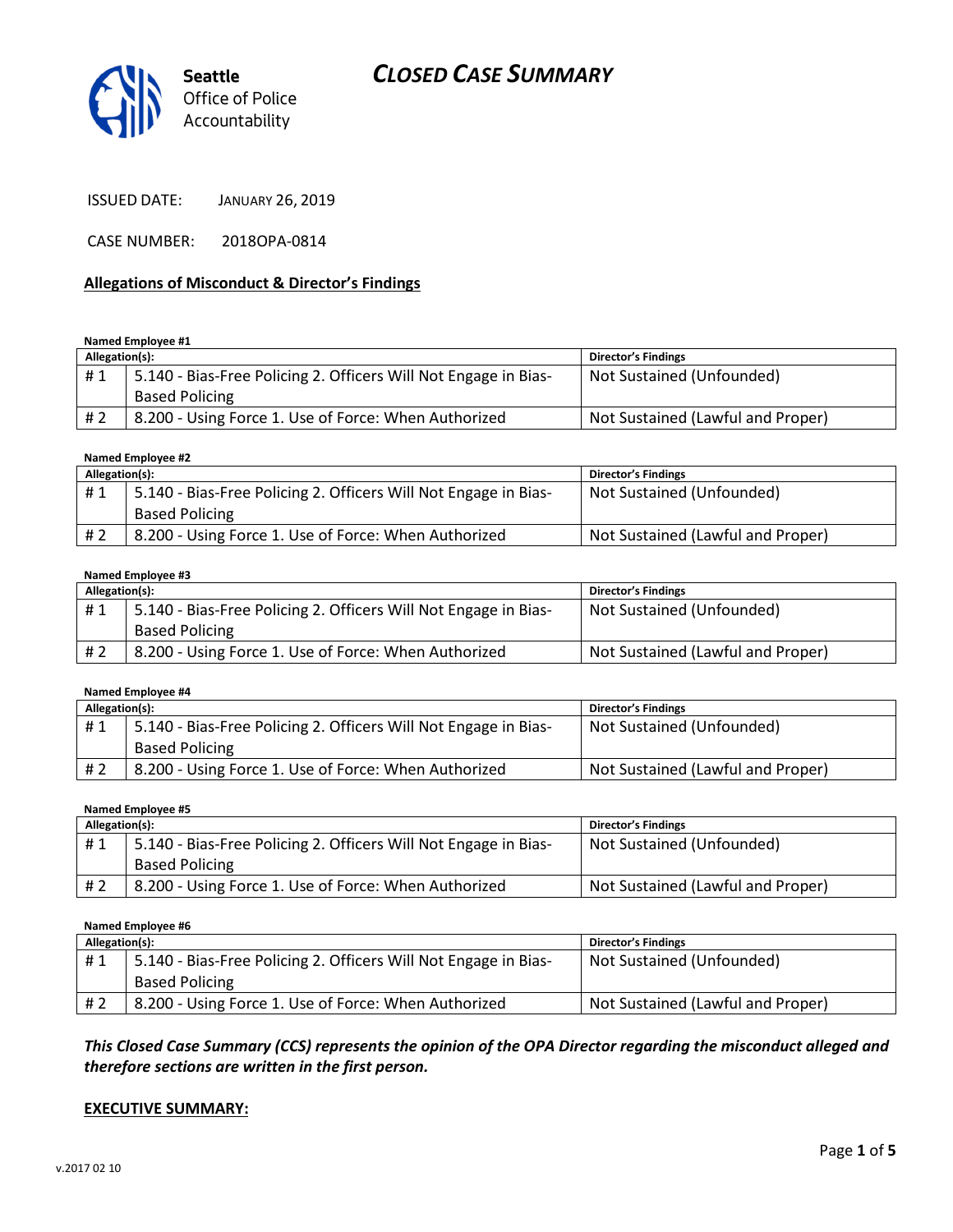

# CLOSE CASE SUMMARY

OPA CASE NUMBER: 2018OPA-0814

The Complainant alleged that the Named Employees engaged in biased policing and subjected him to excessive force.

### ANALYSIS AND CONCLUSIONS:

### Named Employee #1 - Allegations #1 5.140 - Bias-Free Policing 2. Officers Will Not Engage in Bias-Based Policing

Named Employee #1 (NE#1) concluded his response to a call and began to drive away from the location. At that time, he heard a loud scraping noise coming from the underside of his vehicle. He stopped his vehicle and looked underneath. He saw an industrial rat trap stuck under one of the axles. NE#1 reviewed his rear In-Car Video (ICV) to try to figure out how the rat trap got there. While watching the video, he observed a male holding a large stick walk up to the vehicle. The ICV audio captured loud noises consistent with the vehicle being struck by the stick and further showed the vehicle shake as if from an impact. NE#1 called in the description of that individual, who he believed, at that time, had engaged in property damage. Named Employee #4 (NE#4) reported that he observed an individual matching the description nearby where the incident had occurred. NE#1 drove to that location and both NE#1 and NE#4 made contact with the individual – who was later identified as the Complainant. As soon as the officers approached him, the Complainant acted aggressively towards them. The officers asked him for his identification and the Complainant walked away. The officers followed him and he picked up a large stick and, while brandishing it, told them to "get the fuck away." NE#1 reported that he believed the Complainant appeared ready to use the stick as a weapon against the officers. NE#1 called for additional units and he and NE#4 continued to follow the Complainant.

The Complainant then started running away. He was chased by NE#1 and NE#4. NE#1 caught up to the Complainant and pulled him down to the ground into a seated position. Both NE#1 and NE#4 then attempted to secure the Complainant's person and to prevent him from further resisting by applying control holds and their body weight. No strikes were used.

Other officers, including Named Employee #2 (NE#2), Named Employee #3 (NE#3), Named Employee #5 (NE#5), and Named Employee #6 (NE#6), came to the scene. These Named Employees helped load the Complainant into the rear of the patrol vehicle while dealing with his ongoing physical resistance.

During this incident, the Complainant alleged that he was subjected to excessive force and biased policing. A Department supervisor later referred this matter to OPA and this investigation ensued. During its investigation, OPA attempted to interview the Complainant through his attorney; however, the attorney did not make the Complainant available.

SPD policy prohibits biased policing, which it defines as "the different treatment of any person by officers motivated by any characteristic of protected classes under state, federal, and local laws as well other discernible personal characteristics of an individual." (SPD Policy 5.140.) This includes different treatment based on the race of the subject. (See id.)

Based on my review of the record, including the ICV and Body Worn Video (BWV), I find that there was reasonable suspicion to initially detain the Complainant and then probable cause to arrest him. The Complainant's conduct, not his race, was the reason that law enforcement action was taken against him. There is no evidence establishing that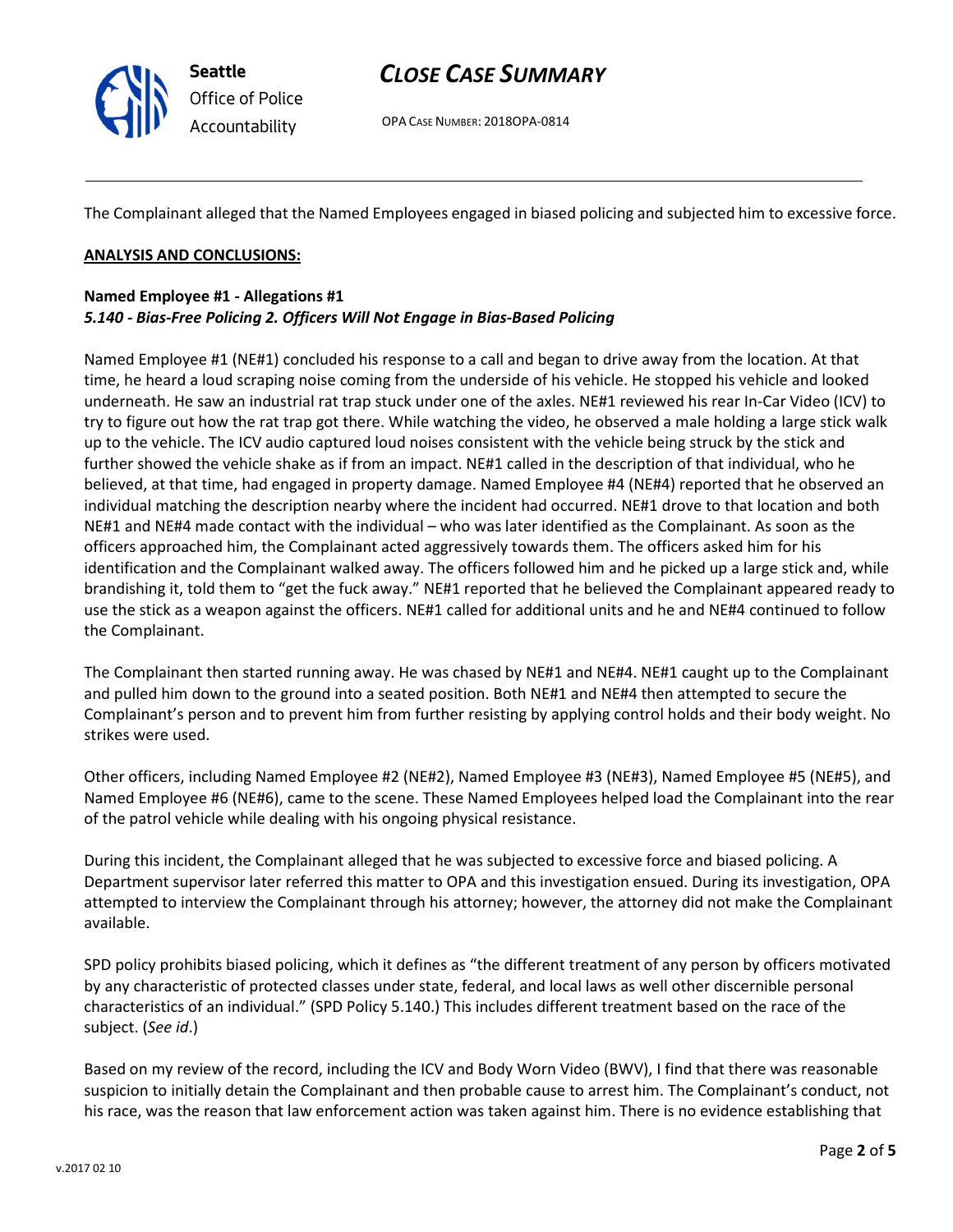

Seattle Office of Police Accountability

# CLOSE CASE SUMMARY

OPA CASE NUMBER: 2018OPA-0814

the Named Employees, instead, engaged in biased policing. As such, I recommend that this allegation be Not Sustained – Unfounded as against all of the Named Employees.

Recommended Finding: Not Sustained (Unfounded)

# Named Employee #1 - Allegation #2 8.200 - Using Force 1. Use of Force: When Authorized

As discussed above, NE#1 used force to grab onto the Complainant and then to pull him down to the ground in a seated position. NE#1 and NE#4 then both used control holds and body weight to hold the Complainant down to the ground and to place him into handcuffs. NE#2, NE#3, NE#5, and NE#6 also used control holds and other de minimis force to place the Complainant into the rear of the patrol vehicle against his physical resistance. No other force was used, including no strikes, punches, or kicks.

SPD Policy 8.200(1) requires that force used by officers be reasonable, necessary, and proportional. Whether force is reasonable depends "on the totality of the circumstances" known to the officers at the time of the force and must be balanced against "the rights of the subject, in light of the circumstances surrounding the event." (SPD Policy 8.200(1).) The policy lists a number of factors that should be weighed when evaluating reasonableness. (See id.) Force is necessary where "no reasonably effective alternative appears to exist, and only then to the degree which is reasonable to effect a lawful purpose." (Id.) Lastly, the force used must be proportional to the threat posed to the officer. (Id.)

Based on my review of the evidence, I find that the force used by the Named Employees was reasonable, necessary, and proportional, and, thus, consistent with policy. As such, I recommend that this allegation be Not Sustained – Lawful and Proper as against all of the Named Employees.

Recommended Finding: Not Sustained (Lawful and Proper)

# Named Employee #2 - Allegations #1 5.140 - Bias-Free Policing 2. Officers Will Not Engage in Bias-Based Policing

For the same reasons as stated above (see Named Employee #1, Allegation #1), I recommend that this allegation be Not Sustained – Unfounded.

Recommended Finding: Not Sustained (Unfounded)

# Named Employee #2 - Allegation #2 8.200 - Using Force 1. Use of Force: When Authorized

For the same reasons as stated above (see Named Employee #1, Allegation #2), I recommend that this allegation be Not Sustained – Lawful and Proper. Recommended Finding: Not Sustained (Lawful and Proper)

# Named Employee #3 - Allegations #1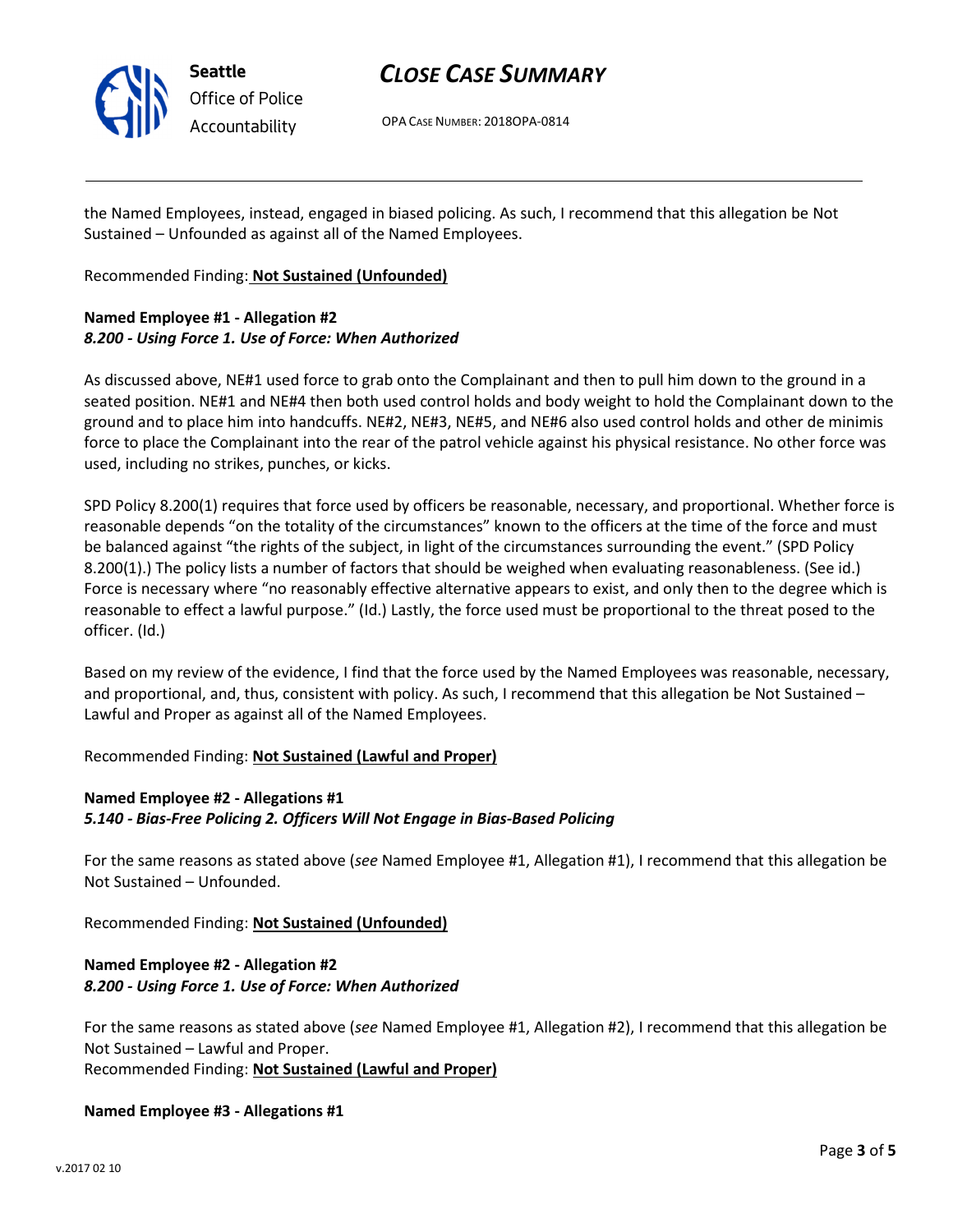# CLOSE CASE SUMMARY

OPA CASE NUMBER: 2018OPA-0814

### 5.140 - Bias-Free Policing 2. Officers Will Not Engage in Bias-Based Policing

For the same reasons as stated above (see Named Employee #1, Allegation #1), I recommend that this allegation be Not Sustained – Unfounded.

Recommended Finding: Not Sustained (Unfounded)

# Named Employee #3 - Allegation #2 8.200 - Using Force 1. Use of Force: When Authorized

For the same reasons as stated above (see Named Employee #1, Allegation #2), I recommend that this allegation be Not Sustained – Lawful and Proper.

Recommended Finding: Not Sustained (Lawful and Proper)

# Named Employee #4 - Allegations #1 5.140 - Bias-Free Policing 2. Officers Will Not Engage in Bias-Based Policing

For the same reasons as stated above (see Named Employee #1, Allegation #1), I recommend that this allegation be Not Sustained – Unfounded.

### Recommended Finding: Not Sustained (Unfounded)

## Named Employee #4 - Allegation #2 8.200 - Using Force 1. Use of Force: When Authorized

For the same reasons as stated above (see Named Employee #1, Allegation #2), I recommend that this allegation be Not Sustained – Lawful and Proper.

Recommended Finding: Not Sustained (Lawful and Proper)

# Named Employee #5 – Allegation #1

### 5.140 - Bias-Free Policing 2. Officers Will Not Engage in Bias-Based Policing

For the same reasons as stated above (see Named Employee #1, Allegation #1), I recommend that this allegation be Not Sustained – Unfounded.

Recommended Finding: Not Sustained (Unfounded)

# Named Employee #5 – Allegation #2 8.200 - Using Force 1. Use of Force: When Authorized

For the same reasons as stated above (see Named Employee #1, Allegation #2), I recommend that this allegation be Not Sustained – Lawful and Proper.